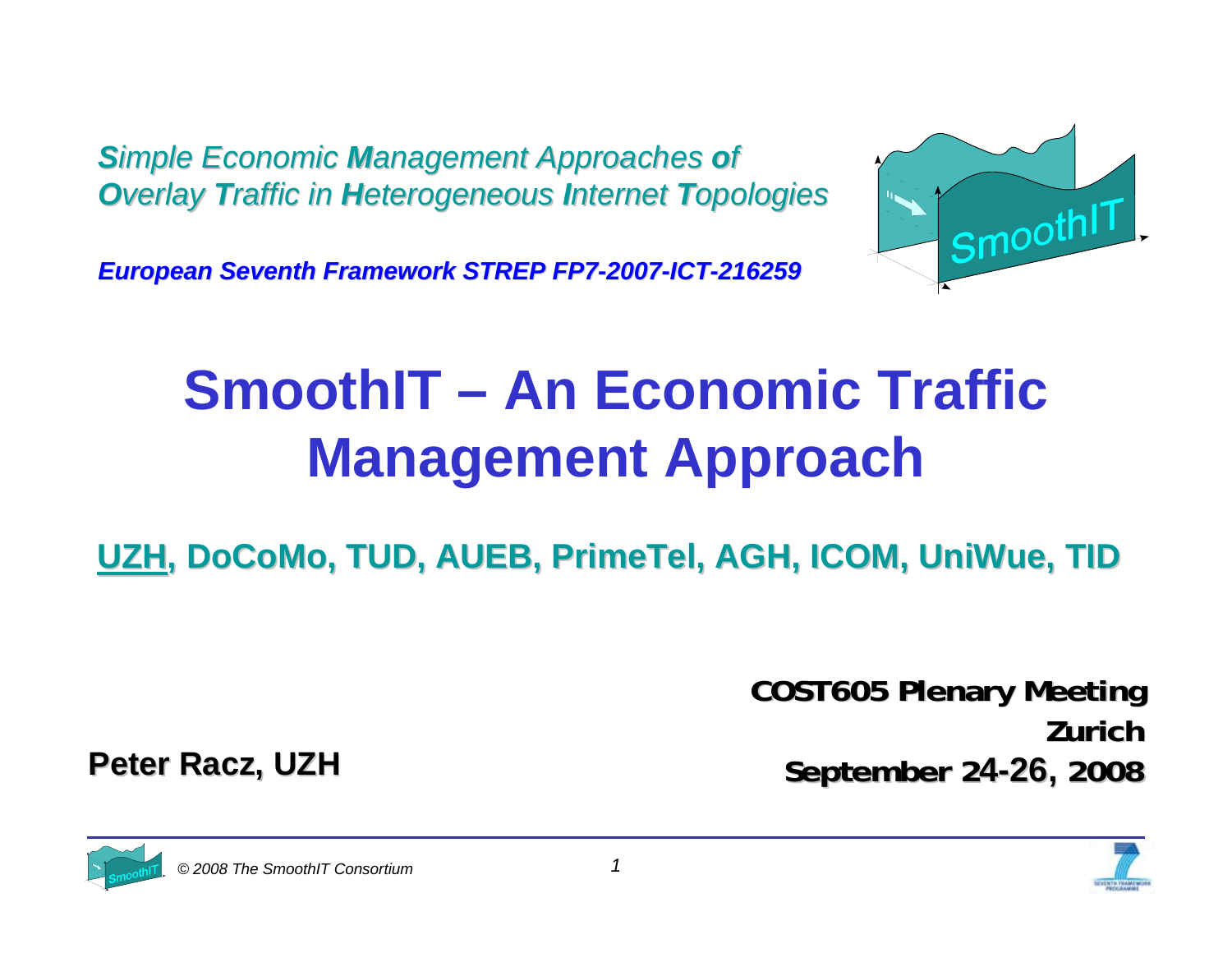### **Outline**

- Motivation and Example Scenario
- □ Incentives to Participate in ETM
- □ Solution Concepts
- □ SmoothIT Information Service

### Summary

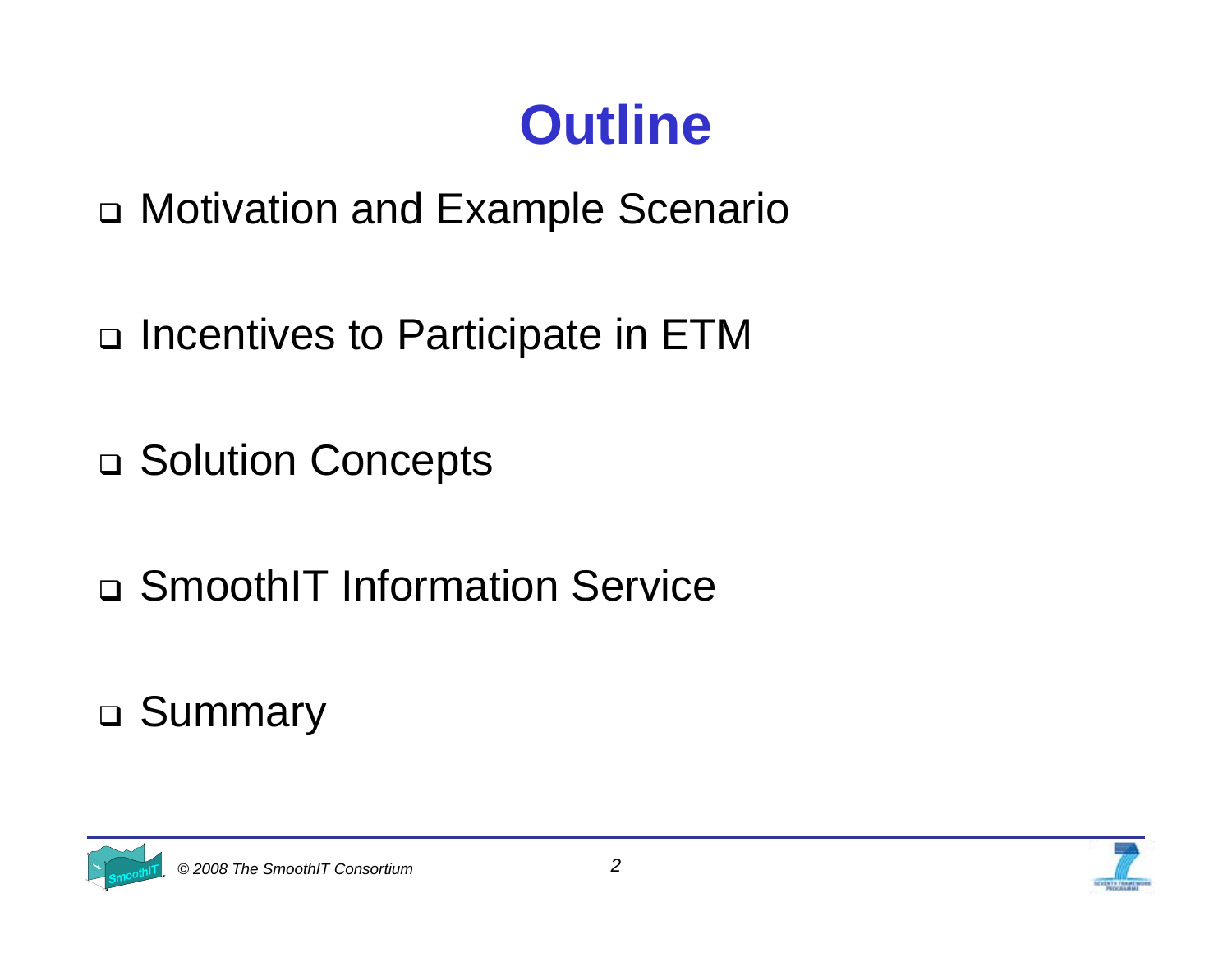## **Motivation**

#### P2P applications and traffic

- –Significant and increasing amount of P2P traffic
- – Suboptimal peer selection due to information asymmetry
	- Underlay *topology*, incl. *routing metrics and values*, unknown to overlay
	- Overlay *requirements,* incl. traffic characteristics, unknown to underlay

#### Consequence

- – Non-optimized overlay traffic in the underlay
	- Higher costs in underlay
	- Lower QoS in overlay
- –Conventional traffic management techniques not suitable
- □ Goal of the SmoothIT project
	- –Bridge overlay with underlay
	- –Apply Economic Traffic Management (ETM)
	- –Optimize traffic and achieve win-win situation for all parties

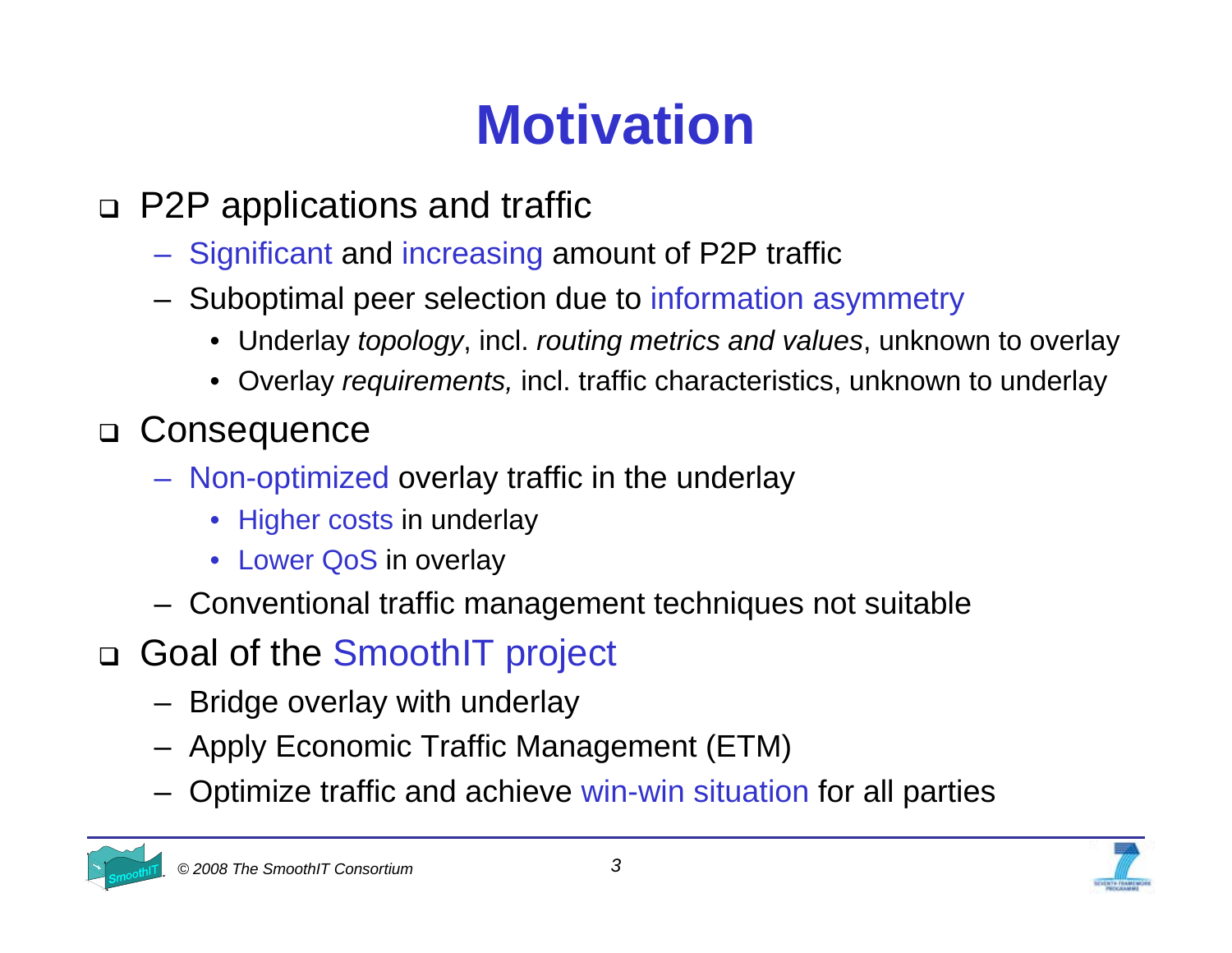## **Example: Locality-unaware Overlay**

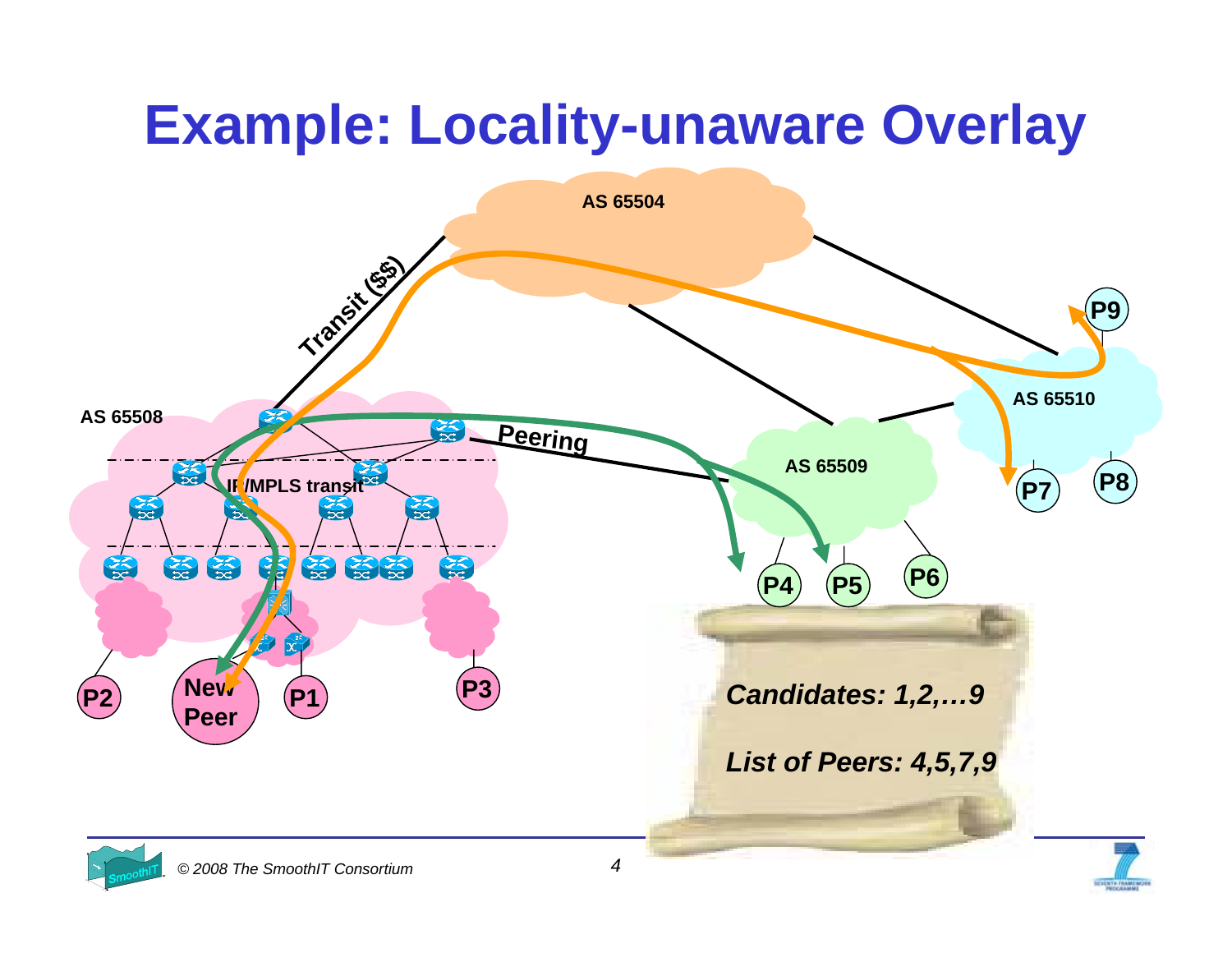## **Example: Locality-aware Overlay**

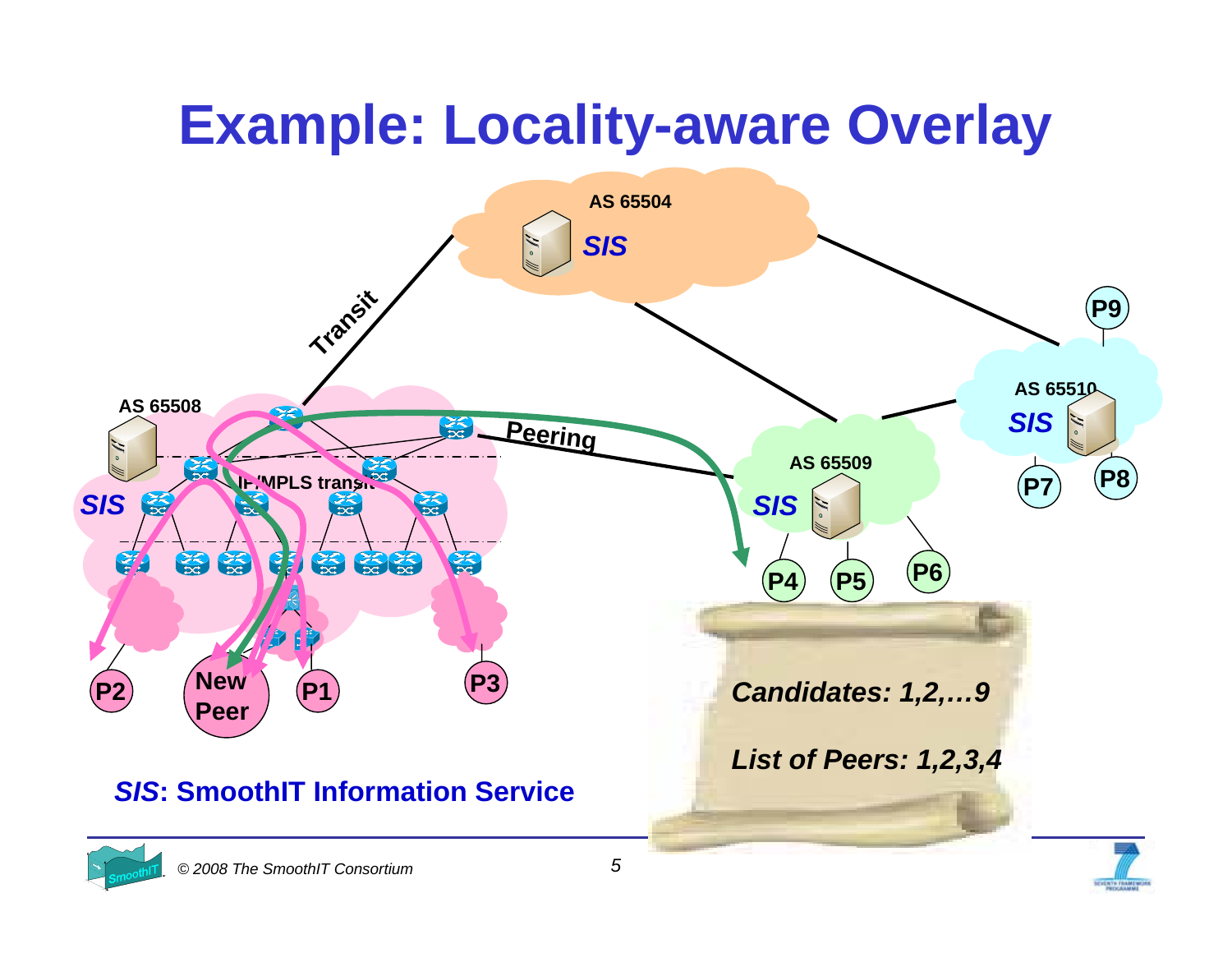# **Triple Win in Detail**

- Management of **overlay networks** based on a collaboration between the overlay provider and the network (underlay) provider in support of the user
	- $\mathcal{L}_{\mathcal{A}}$  , and the set of the set of the set of the set of the set of the set of the set of the set of the set of the set of the set of the set of the set of the set of the set of the set of the set of the set of th Cost and investment recovery for operators
- □ Incentives for operators
	- –Monetary: reduce overlay traffic and inter-domain traffic
	- –Traffic management: less congested links, better performance
	- –Reputation: keep customers, distinguish from other operators
- □ Incentives for overlay providers
	- –Performance: Active role in traffic mgmt increases service quality
	- –Reputation: increased user base due to better performing services
- □ Incentives for user
	- –Performance: Increased service quality, *e.g.*, reliability, RTT, BW
	- –Monetary: lower price for network access





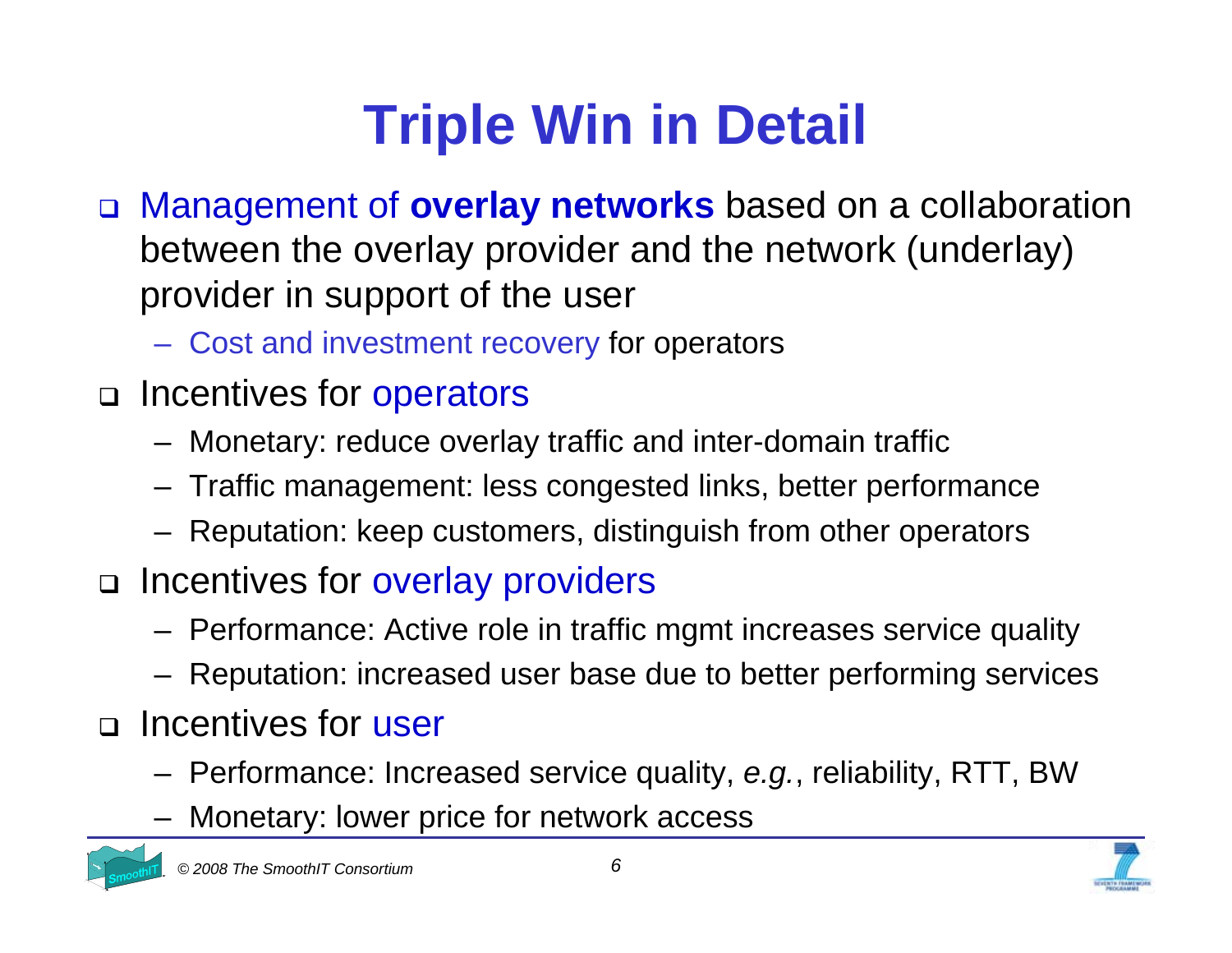## **Solution Concepts**

#### ISP-owned peer

- $\mathcal{L}_{\mathcal{A}}$  , and the set of  $\mathcal{L}_{\mathcal{A}}$  Agreements between overlay provider and operator
	- *E.g.*, active caching: the ISP provides explicit local caches for content
- No change in the overlay application
- –Overlay application dependent and legality issues
- ISP-managed information service
	- <del>Jan Karl II.</del><br>Vyhy tysy Locality promotion and QoS/QoE differentiation
		- • Operator provides information about how to achieve best quality in overlay, *e.g.*, operator prioritizes alternative peer interconnections
		- Application-aware traffic management
	- –Wide range of incentives
	- –Requires changes in the overlay application
- Distributed ETM
	- –Routers perform ETM autonomously
	- –Scalability, robustness but very difficult to deploy

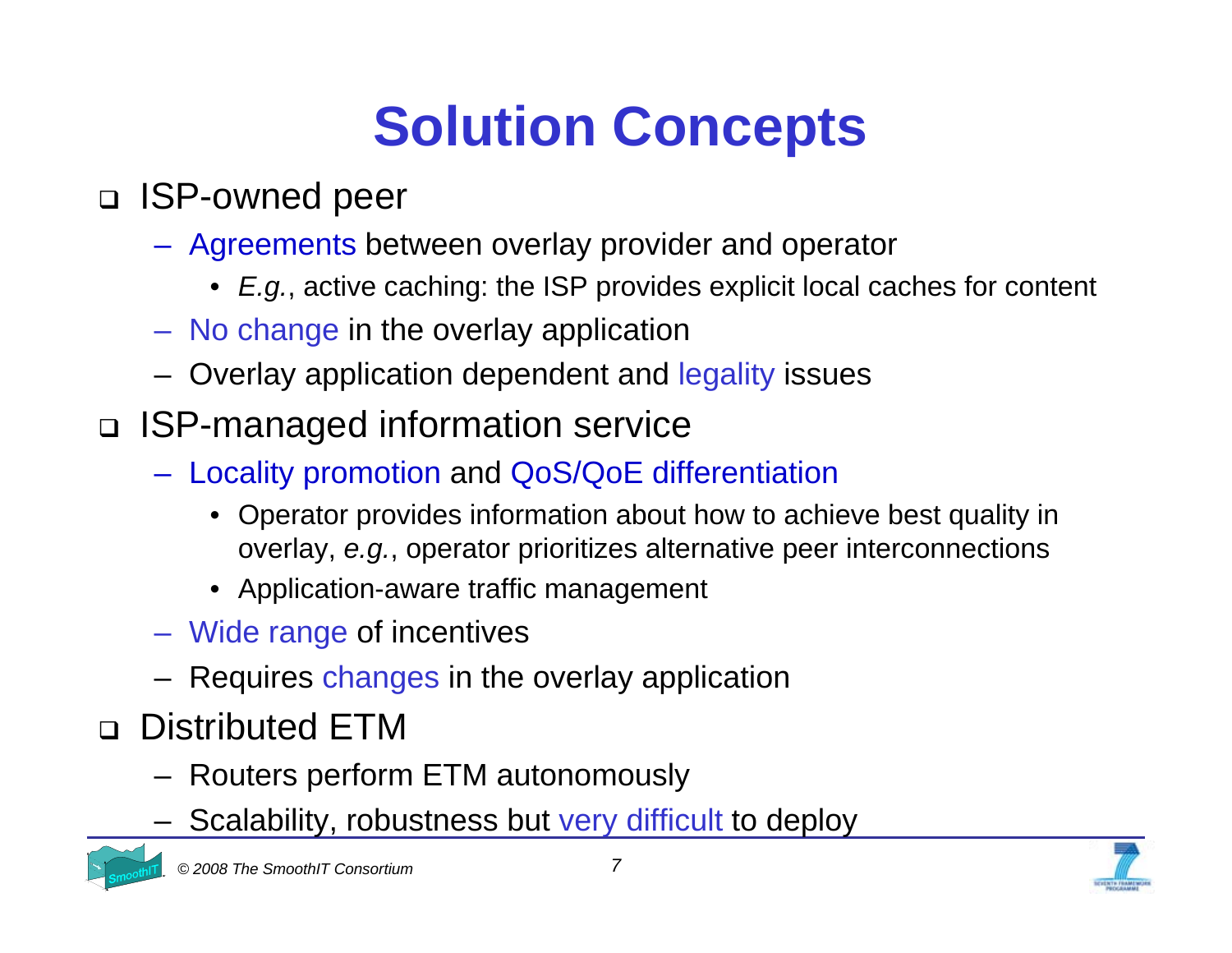# **SmoothIT Information Service (SIS)**



- $\Box$  Deployment of SIS components in the ISPs' network
	- To convey information between overlay and underlay
- $\Box$ Client-Server architecture
- $\Box$ Overlay applications interact with SIS in order to select "better" peers
	- Reducing costs of ISPs
	- Improving QoE of users

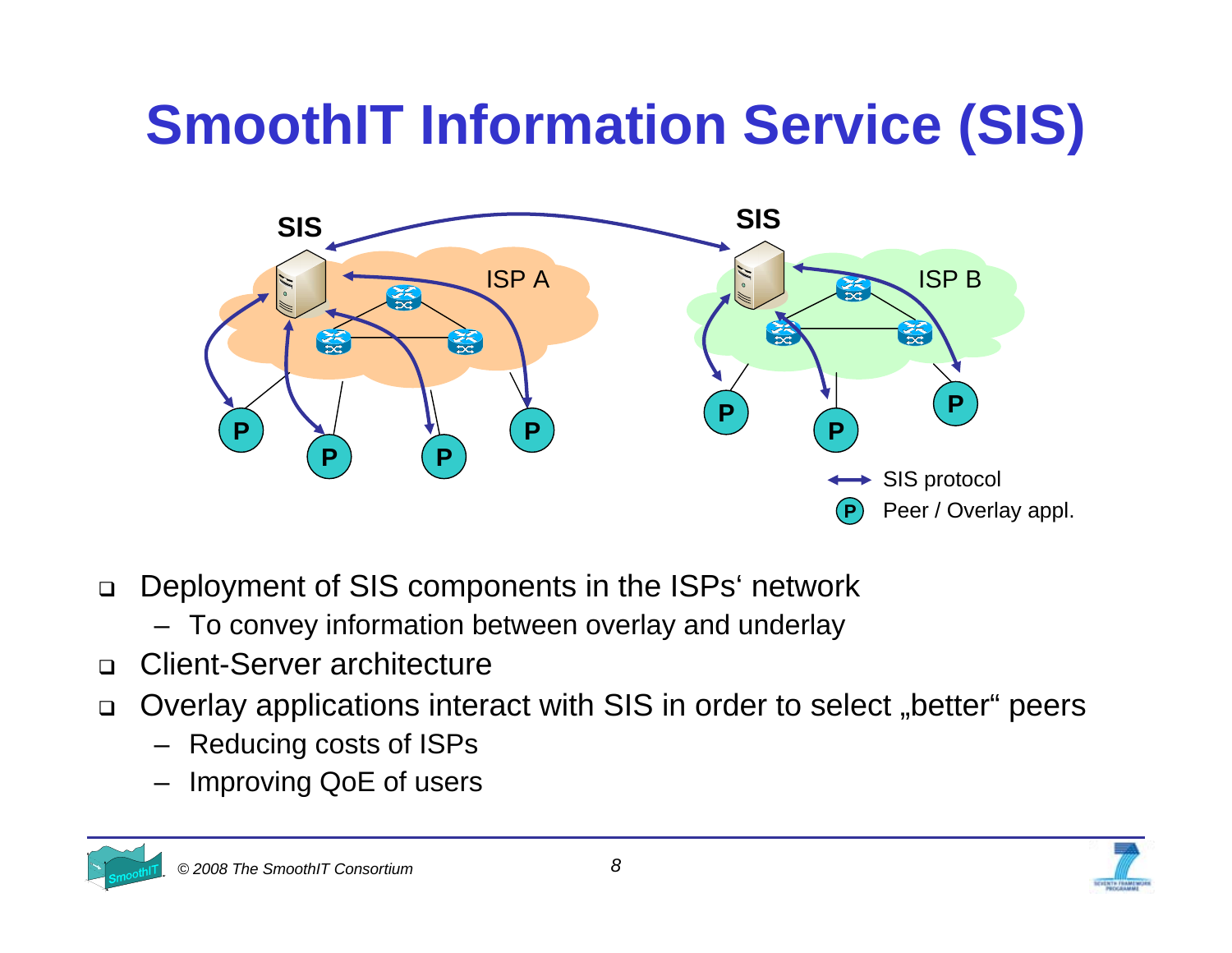## **SIS Architecture**



- $\Box$  SIS Server
	- Contains ETM logic
	- Aggregates information and calculates preference values
- $\Box$  Metering
	- Collects information from the network, e.g., BGP routing, topology
- QoS Manager
	- Performs QoS provisioning
	- Support of QoE schemes
- $\Box$ **Security** 
	- Authentication and authorization
- $\Box$  Config DB
	- ISP policies and information about the network,
		- e.g., topology, capacity



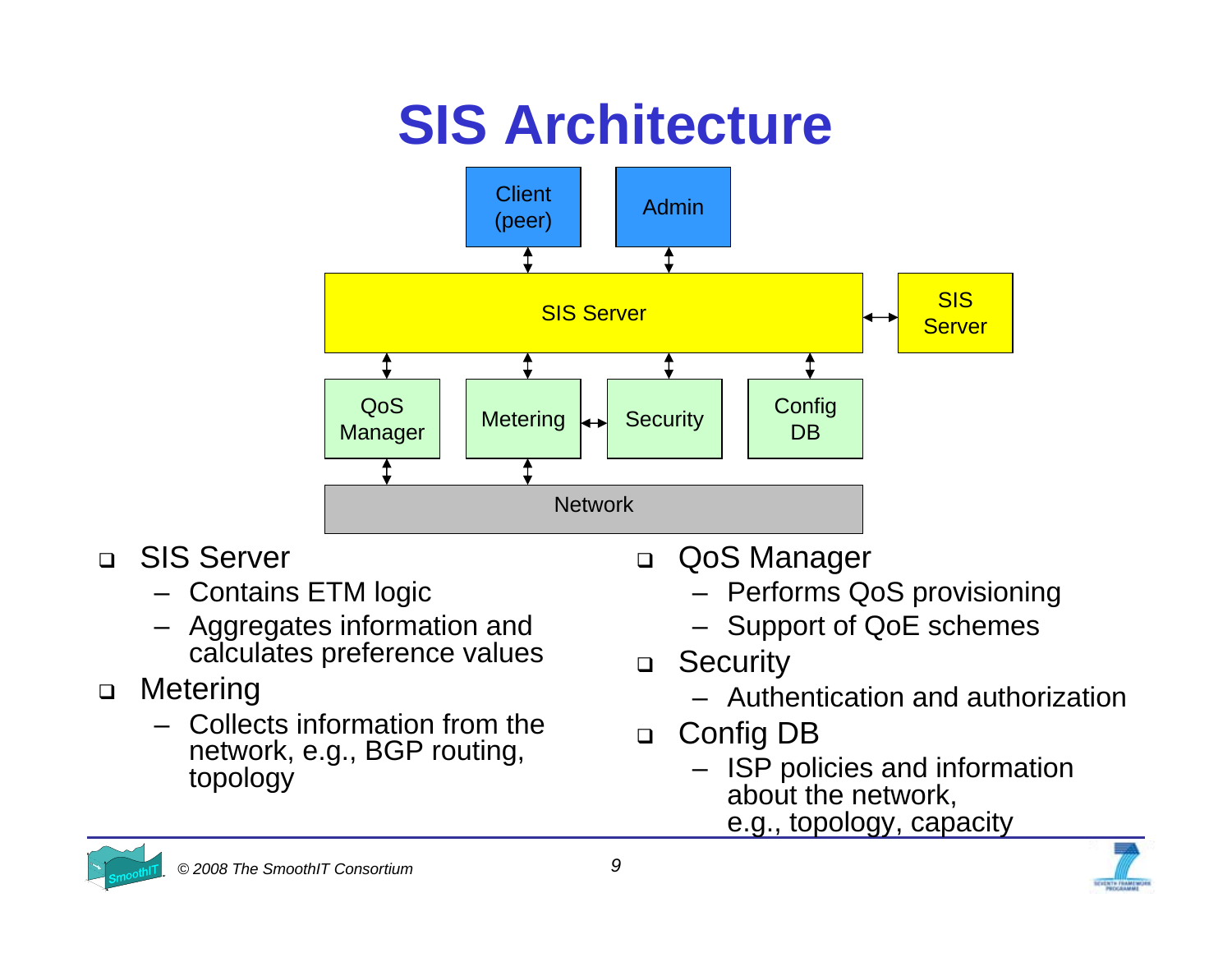

- $\Box$  BGP information module
	- Gather locality information for inter-domain connections
- $\Box$  Performance meter module
	- Passive or active measurement
	- E.g., load on links, packet loss, latency
- $\Box$  Usage meter module
	- Network resource usage metering (data volume)

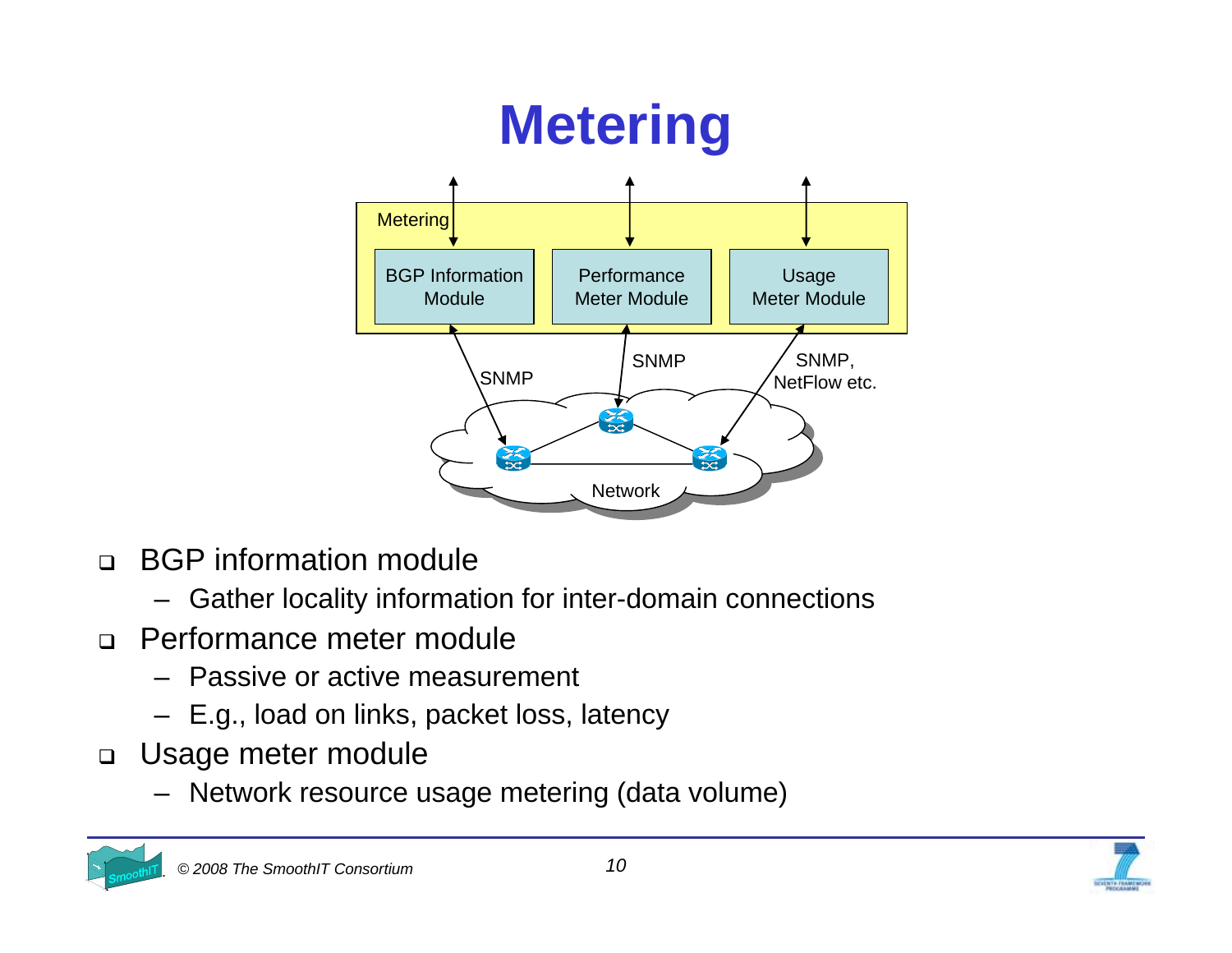## **BGP Information Module**

- Collects BGP routing information
	- –Reads the routing table over SNMP
- □ Provides locality information
	- Based on BGP attributes
- BGP attributes
	- –Assigned to each route and influence the route selection
	- Local Preference
		- Defines the exit point to an AS
		- Distributed among routers in an AS
		- Route with highest local preference is selected
	- AS Path
		- Defines the AS hops to the destination
		- Route with least AS hops is selected
	- Multi Exit Discriminator (MED)
		- Defines the preference for an entry point to an AS
		- Route with lowest MED is selected

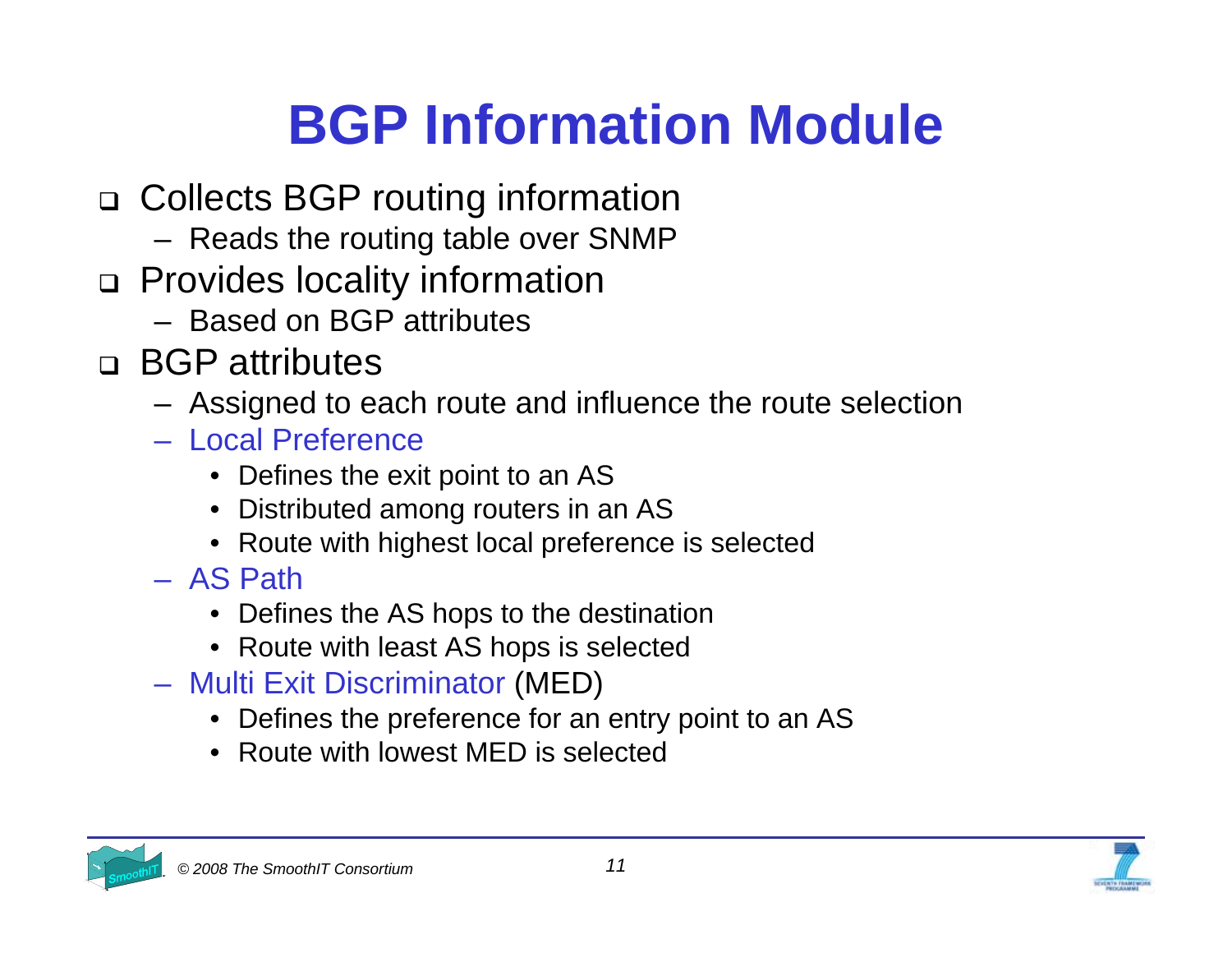### **SIS Server – Peer Ranking**

#### □ Peer ranking in the SIS server

- Based on BGP information
- –Ordered list of peers



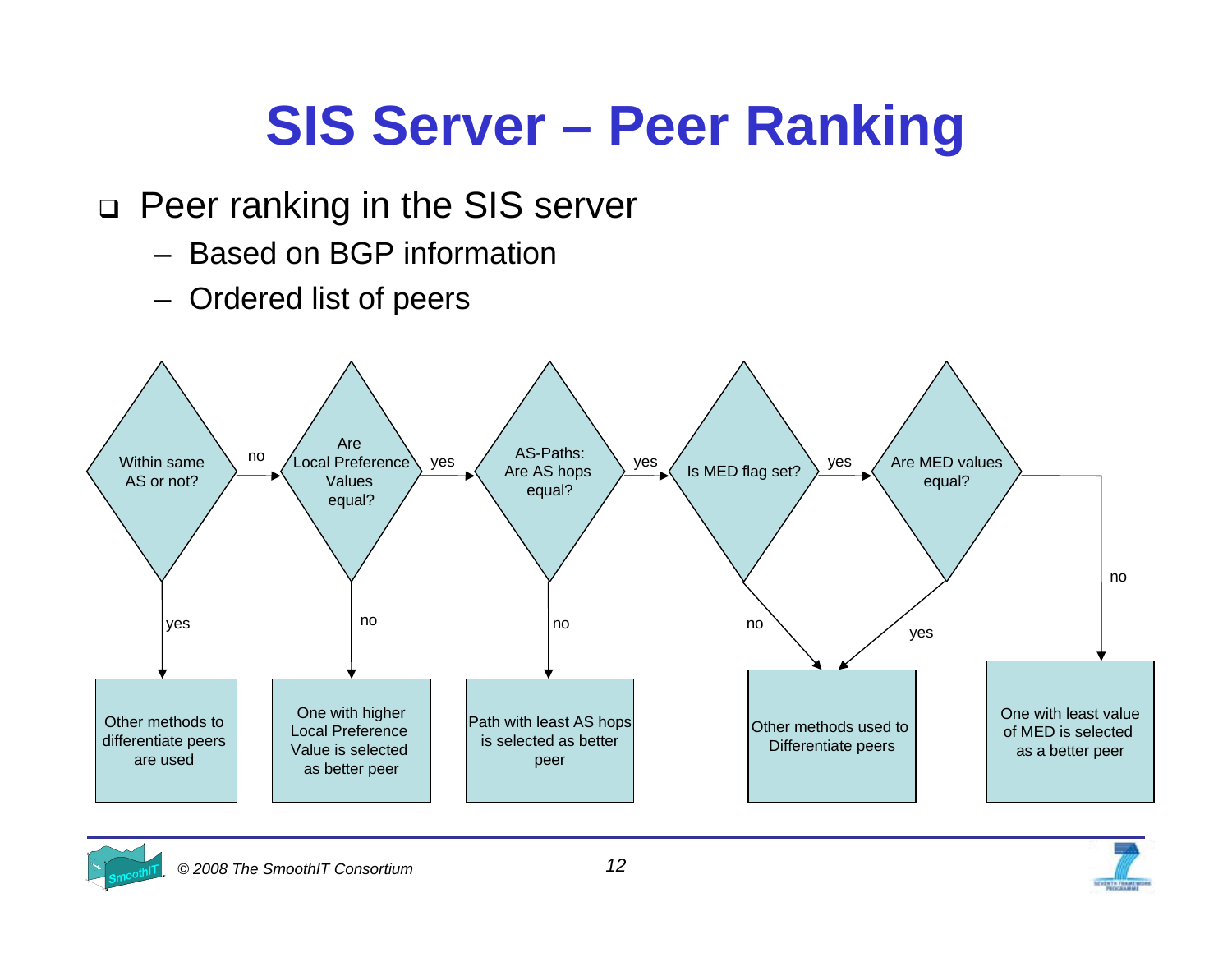## **SIS Protocol**

- $\Box$ Between SIS and overlay appl.
- $\Box$  Stateless request-response interaction scheme
- $\Box$ Application-independent
- $\Box$  Basic preference information service
	- Request: list of identifiers/peers (IP addresses)
	- Reply: list with preference values
- $\Box$  Optional further parameters
	- Per message or per parameter e.g., application type, desired QoS, capacity, locality, pricing information, peer availability



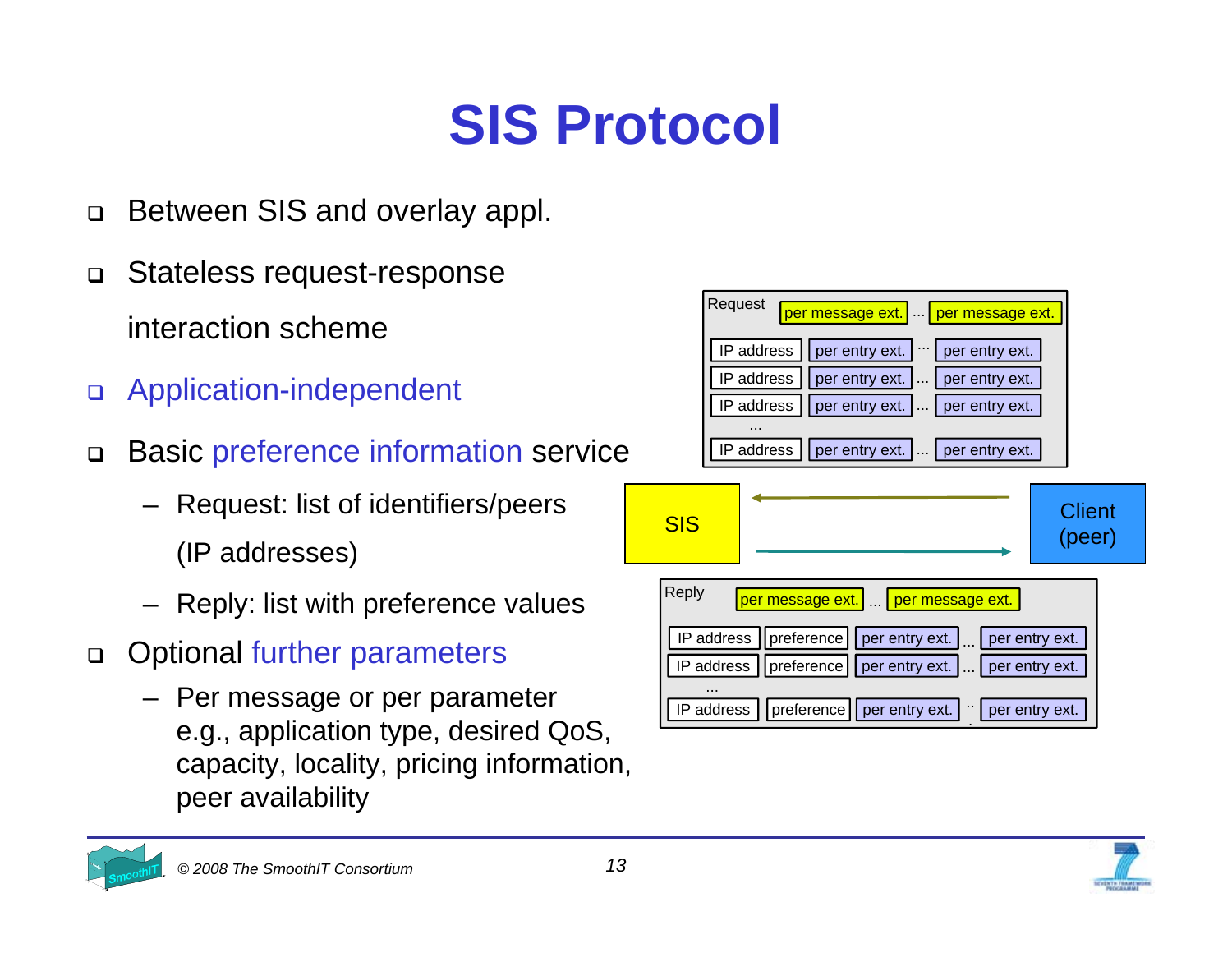### **Summary**

### Management of overlay traffic is necessary

- –Large amount of traffic
- –High costs for ISPs
- □ SmoothIT Information Service
	- –Deployed in the network of ISPs
	- –Provide information to overlay applications
	- –Optimize traffic and achieve win-win situation